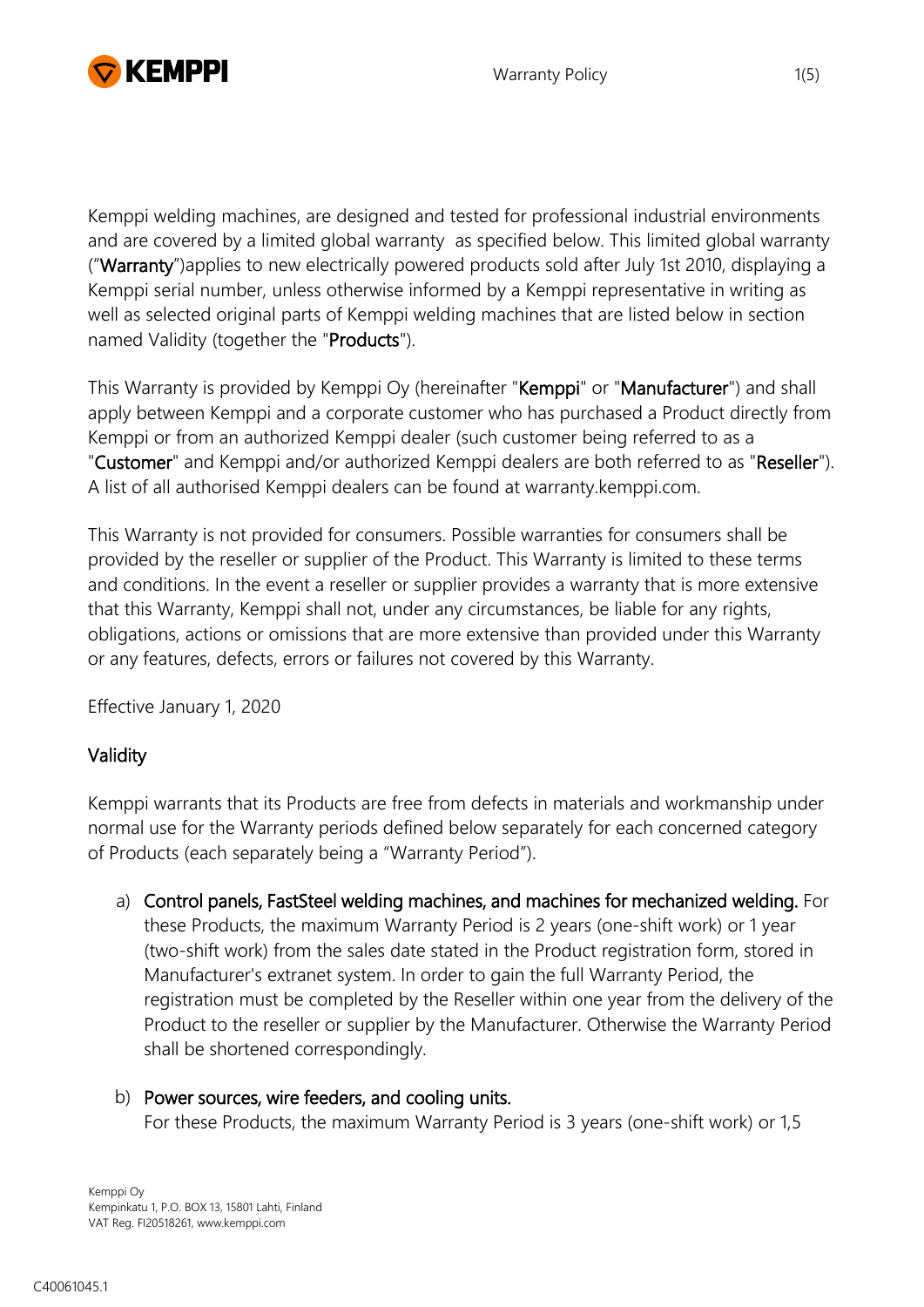

years (two-shift work) from the sales date stated in the Product registration form, stored in Manufacturer's extranet system. In order to gain the full Warranty Period, the following conditions must be met:

(i) the registration in the Manufacturer's extranet system must be completed by the Reseller within one year from the delivery of the Product to the Reseller by the Manufacturer,

(ii) the Customer must register the Product in the Manufacturer's online

Customer registration system within 2 months from the date of purchase,

(iii) the Product may not be leased to third parties, and

(iv) an original sales receipt demonstrating the purchase date must be available on request.

In case the conditions (ii) – (iv) are not met, the maximum Warranty Period is 2 years (one-shift work) or 1 year (two-shift work) from the sales date stated in the Product registration form, stored in Manufacturer's extranet system by the Reseller. In addition, in case the condition (i) is not met, the maximum Warranty Period shall be shortened correspondingly.

c) Auto-darkening welding filters (ADF), powered air purifying respirators (PAPR) and air regulation valves.

For these Products, the Warranty Period is 2 years from the date of sale, and the Warranty is provided against the original sales receipt.

## d) All batteries and chargers.

For these Products, the Warranty Period is 1 year from the date of sale, and the Warranty is provided against the original sales receipt.

## Scope of the Warranty

During the Warranty Period the Manufacturer is responsible for i) reparation or ii) replacement of the defective Product. The Manufacturer may, at its sole discretion, choose to refund the payment price for the defective Product. The Product is regarded as defective, if it does not substantially function in accordance with specifications of the Operating Manual.

The Warranty covers both spare parts and determined labor provision provided by an authorized Kemppi service supplier. A list of all authorised Kemppi service suppliers can be found at www.kemppi.com.The Manufacturer is not responsible for payments of any taxes,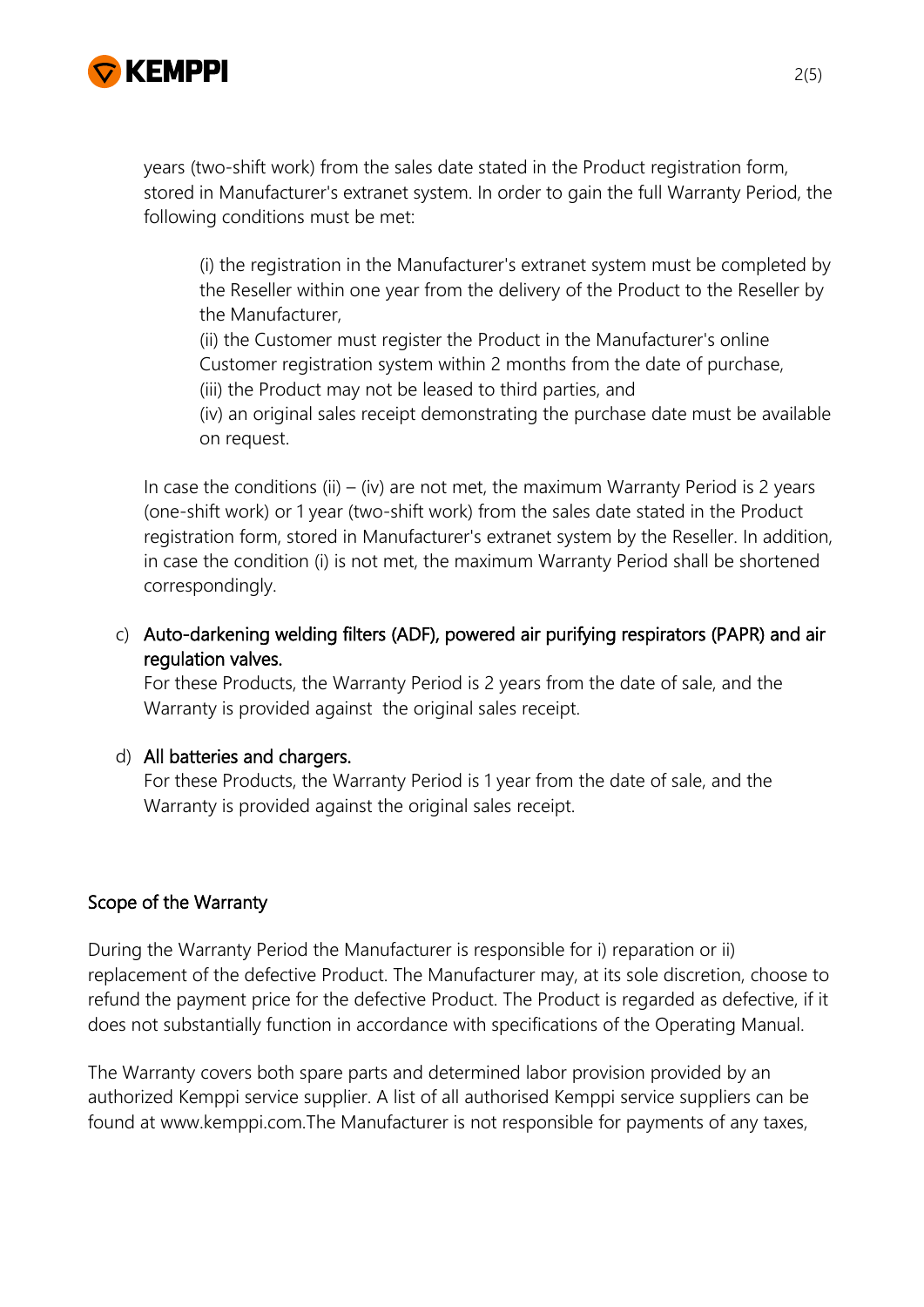

levies, transportation and/or customs clearance costs in relation to possible dispatching of Products or spare parts needed for reparation of the Product under the Warranty. Such payments shall be borne by the Customer. In case the Manufacturer would be obliged to pay such costs in relation to the repayment work, the Manufacturer shall invoice such costs from the Customer. When a Product or a part is exchanged, any replacement item becomes the Customer's property and any replaced item becomes Manufacturer's property. When a refund is given, the Product must be returned to the Manufacturer (if separately asked by the Manufacturer) and it becomes the Manufacturer's property.

In any Warranty claim case, the Customer should contact an authorized Kemppi service supplier without delay. Packing, transportation and insurance costs in relation to dispatching the Product to the nearest authorized Kemppi service supplier shall be borne by the Customer (see www.kemppi.com for your nearest location). When returning a Product for the Warranty reparation or replacement, the Customer needs to provide a written report describing the operating conditions as a precondition for the Warranty claim to be approved by the Manufacturer. Further, the Manufacturer is entitled to ask for additional information about the operating conditions before accepting the Warranty claim. The Customer is entitled to get the Product repaired by any authorized Kemppi service supplier. The validity of the Product's Warranty Period may be verified from the Manufacturer's extranet system. However, it is recommended that the Customer provides the authorized Kemppi service supplier with the purchase receipt and / or registration document. Furthermore, the Product's serial number must be legible at the time of the Warranty claim (the serial number can be found in the Product specification plate).

## Limitations of the Warranty

This Warranty does NOT cover the following:

1. Defects caused by natural wear and tear, non-compliance with operating and maintenance instructions, connection to incorrect or faulty mains supply voltage (including voltage surges outside the equipment's specification), incorrect gas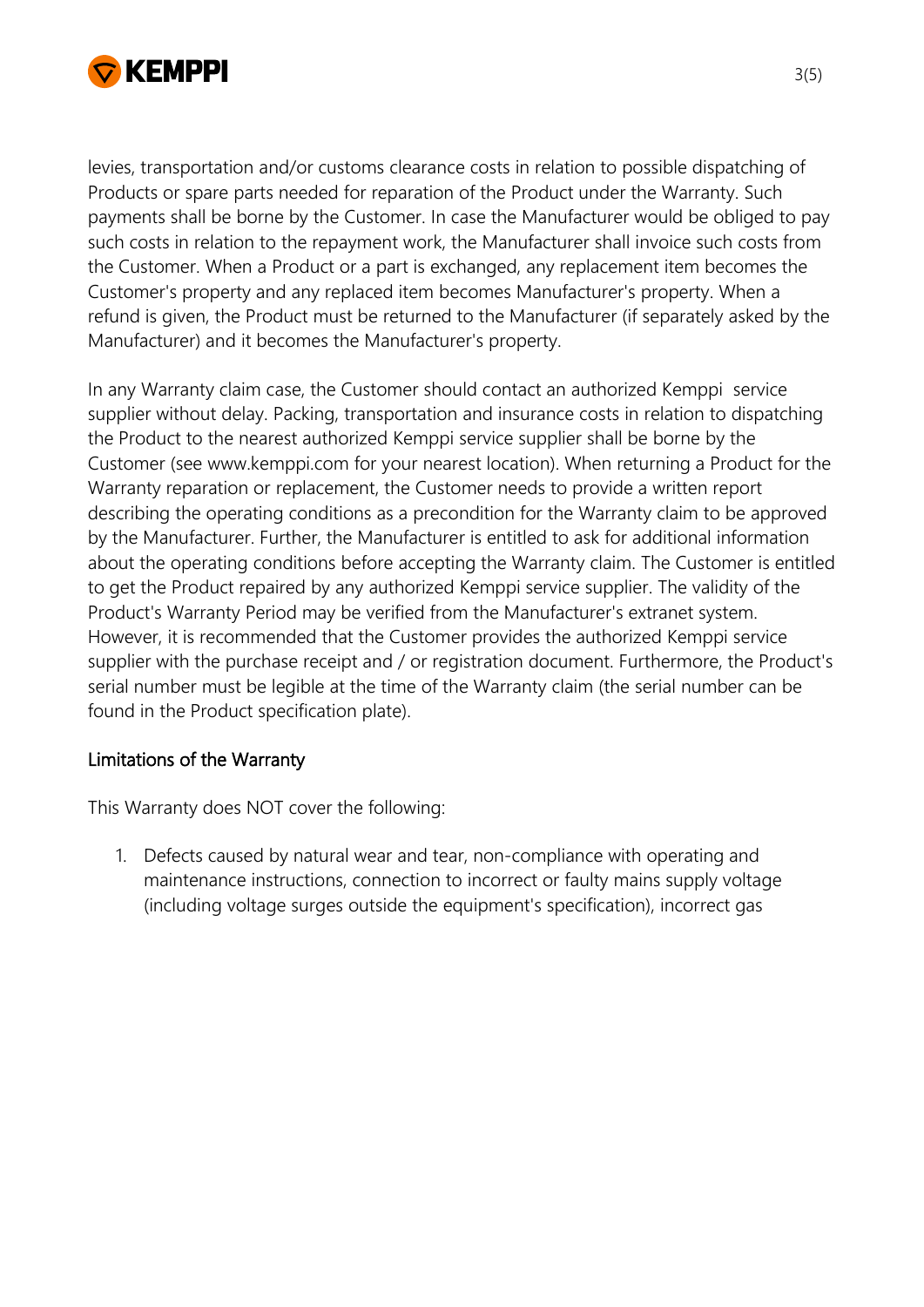

pressure, overloading, transport or storage damage, fire or damage due to natural causes, e.g., lightning or flooding.

- 2. Expenses for troubleshooting, direct or indirect travelling costs, daily allowances or accommodation.
- 3. Welding face shields, welding torches and guns and their consumable parts, remote controls, cables, wire feed unit feed rolls and guide tubes.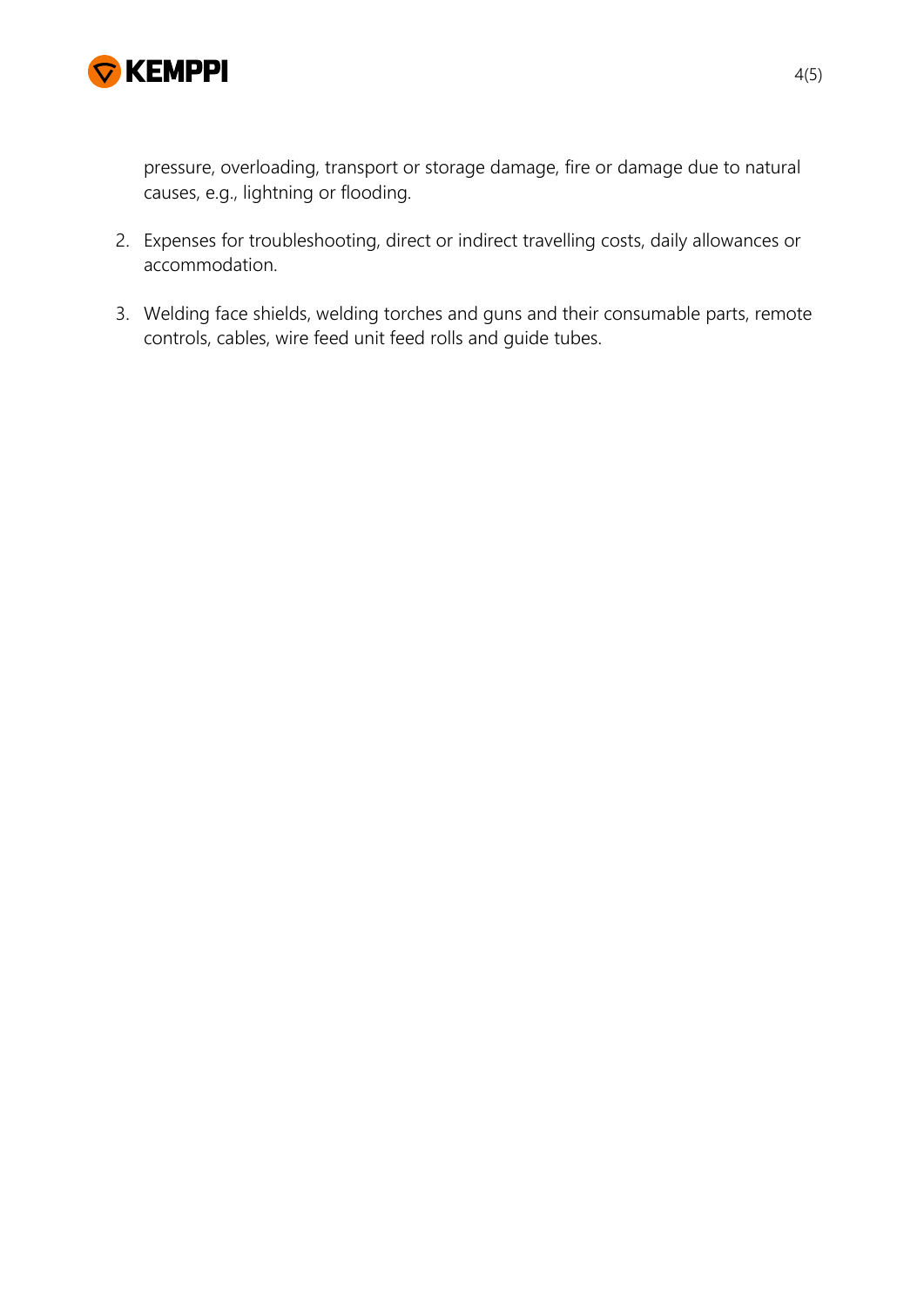

The Warranty may be void, if other than Kemppi branded welding torches or guns are used with the Product. Warranty is also void if modifications are made to the Product without a prior written approval of the Manufacturer, if repair or maintenance work has been carried out on the Product using other than Kemppi branded spare parts or consumables, if instructed maintenance for the Product is ignored, or if the repair is not carried out by an authorized Kemppi service provider.

If the troubleshooting shows that the defect shall not fall within the Warranty, the repair work to be performed thereafter shall not be covered by the Warranty, and the Manufacturer or Kemppi service provider shall be entitled to remuneration for such repair work. The Manufacturer shall in no event be responsible for any third party expenses or expenses/costs exceeding the Product's original purchase price or any indirect or consequential expenses/costs.

To the fullest extent allowed by law, the Manufacturer will have no other obligation with regard to the Products except as stated in this limited Warranty. To the fullest extent allowed by law, the Warranty is the sole and exclusive remedy for any defects in the Products and the Manufacturer hereby expressly disclaims all other warranties, expressed or implied, including any implied warranties of merchantability or fitness for a particular purpose. In no event shall the Manufacturer be responsible for incidental, consequential, punitive or liquidated damages, including but not limited to loss of earning or other indirect damages and losses. If the Manufacturer cannot lawfully disclaim statutory or implied warranties, then to the extent permitted by law, all such warranties shall be limited in duration to the duration of this Warranty and to repair or replacement as determined by the Manufacturer in its sole discretion.

## Warranty period after the Warranty repair / Spare parts warranty

After a Warranty repair, carried out by an authorized Kemppi service supplier, the remaining Warranty Period of the repaired or replaced Product or its part equals the remaining